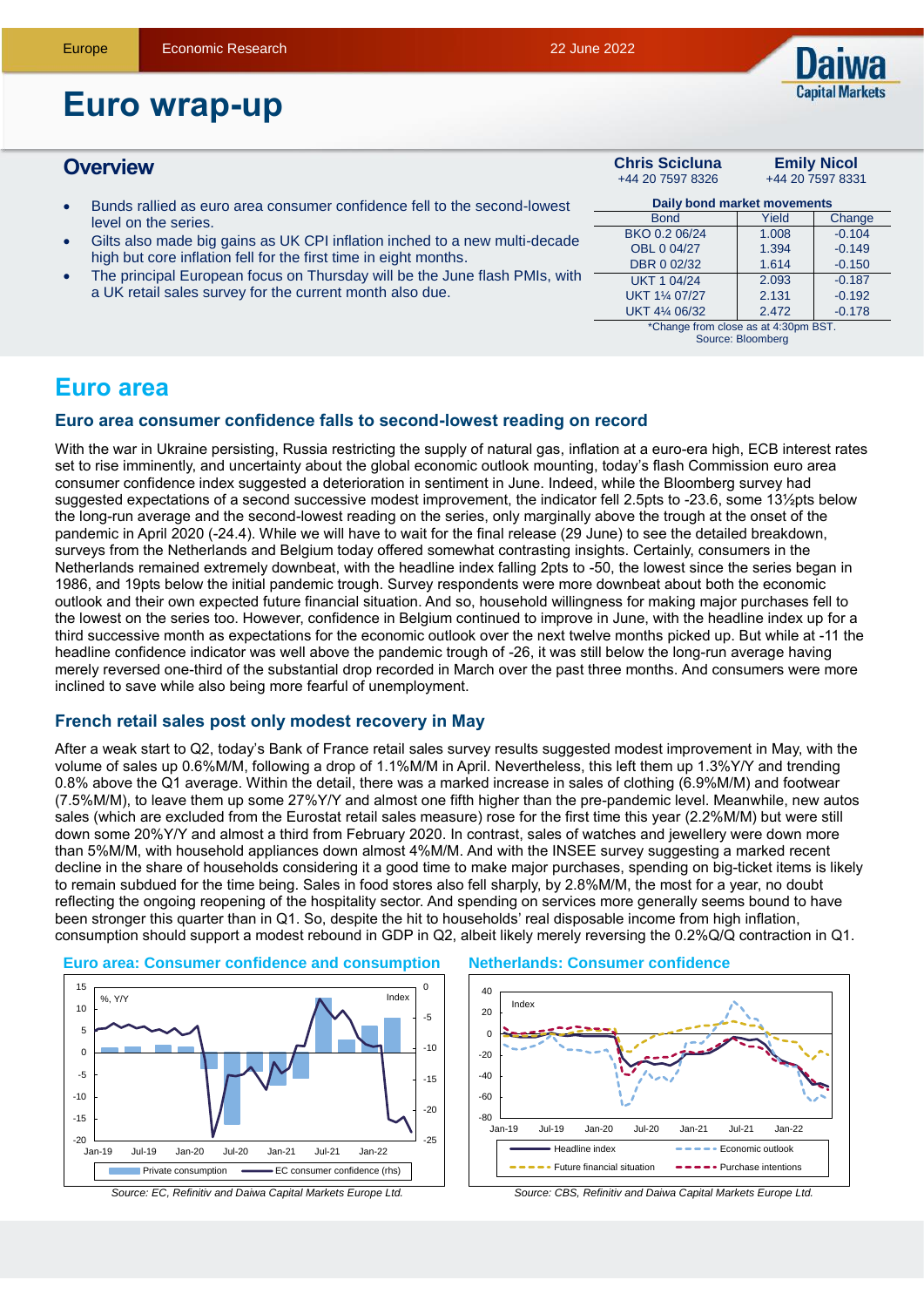

## **The day ahead in the euro area**

The economic focus in the euro area tomorrow remains on June sentiment surveys with the flash PMIs for June scheduled for release. We expect the headline euro area services activity PMI to remain above 55pts, pointing to ongoing recovery as the sector continues to normalise after the latest pandemic wave and international travel picks up further. The manufacturing output index, however, is likely to imply still challenging conditions amid persisting supply constraints and elevated costs. Overall, the composite PMI is forecast to fall a little more than  $\frac{1}{2}$ pt to close to 54, which would be the lowest level in six months albeit one still consistent with economic expansion. At the country level, the flash PMI results for Germany are likely to point to relatively challenging conditions in the euro area's largest member state, with the composite measure expected to fall 0.7pt to a six-month low of 53.0. In France, the somewhat stronger position of the services sector should maintain the composite PMI above that of its larger neighbour, perhaps close to 56.0 in June, although that would still be about 1pt lower than in May. Separately, INSEE will also publish its detailed French business confidence survey for June.

# **UK**

#### **CPI inflation steadier in May, core measure falls for first time since September**

Broadly as expected, UK consumer price inflation steadied somewhat in May, with the headline CPI rate edging up just 0.1ppt – the least since January – to 9.1%Y/Y. Nevertheless, that still represented the worst inflation in the G7 and the highest on the series dating back to 1997, with ONS modelled estimates suggesting that consumer prices were up the most on an annual basis since 1982. Admittedly, the increase last month appeared to be due in part to global factors, exacerbated by sterling weakness, as inflation of food rose almost 2ppts to a new series high of 8.5%Y/Y, and inflation of motor fuels rose more than 1½ppts to 32.8%Y/Y. Modest offsets came from inflation of recreation and culture (down almost 1ppt to 5.0%Y/Y, likely related to the nature of the best-selling items at the time of the survey) and clothing and footwear (down more than 1ppt to 7.0%Y/Y) – the two categories that had provided the biggest impetus a year earlier. So, while several components such as new cars and furniture rose to new highs, inflation of non-energy industrial goods fell back 0.6ppt from the prior month's series high to 7.3%Y/Y. And while inflation of services rose 0.2ppt to a decade high of 4.9%Y/Y despite a decline in inflation in hotels and restaurants likely related to the timing of Easter, core CPI inflation (excluding food, alcohol, tobacco and energy) fell for the first time in eight months, dropping 0.3ppt to 5.9%Y/Y. But notably for the public finances, the RPI rate used to calculate interest payments on inflation-linked gilts jumped 0.6ppt to 11.7%Y/Y, the highest since 1981.



## **France: Retail sales and consumer confidence**

*Source: BoF, INSEE, Refinitiv and Daiwa Capital Markets Europe Ltd.*

#### **CPI inflation in major economies**



#### **UK: CPI inflation**



#### **UK: Contributions to CPI inflation**



*\*Non-energy industrial goods. Source: ONS, Refinitiv and Daiwa Capital Markets Europe Ltd.*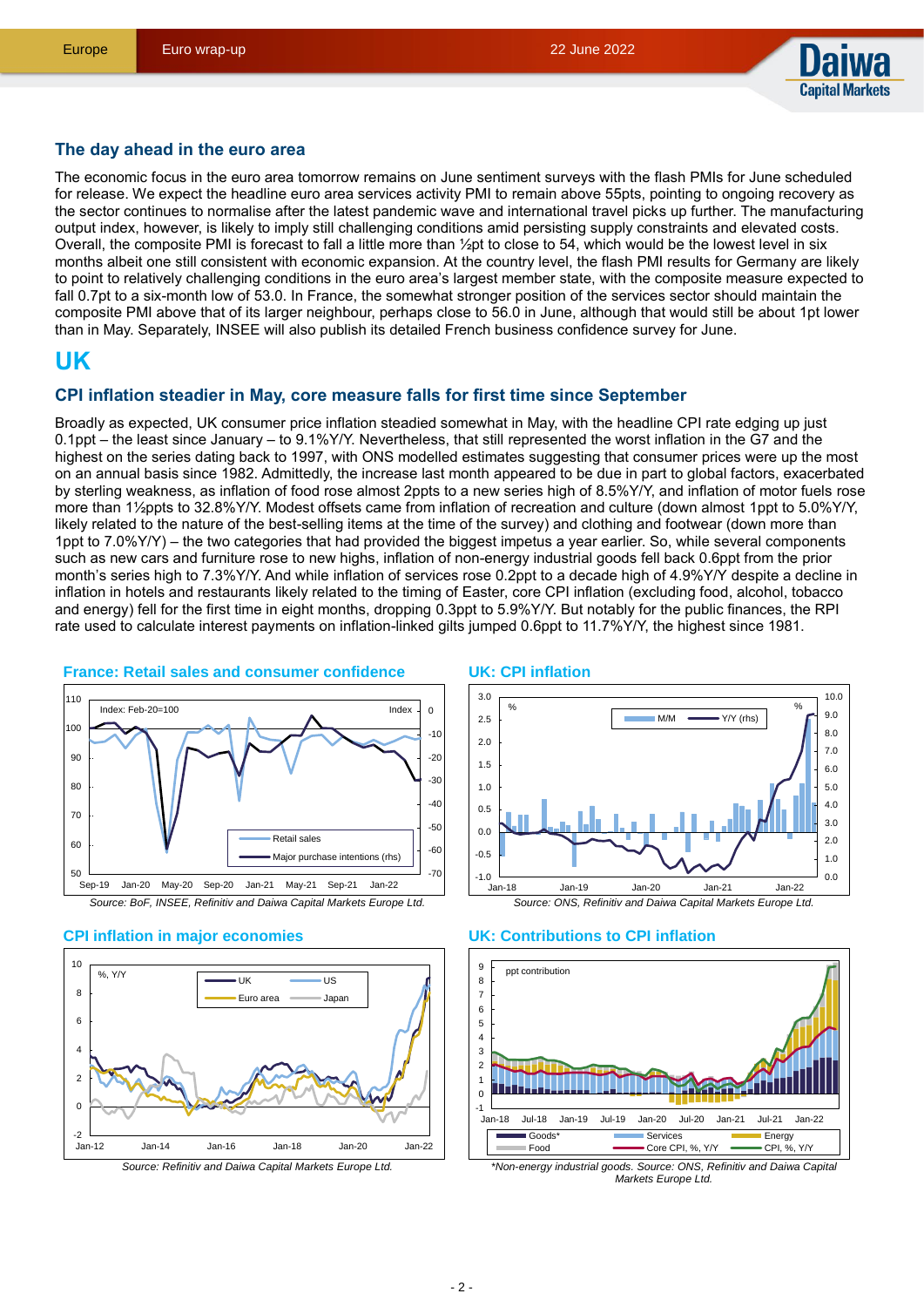

#### **Record PPI inflation suggests further pass-through to consumers to come**

Despite the modest rise in May, CPI inflation has further to rise. Certainly, not least due to the impact of the ongoing conflict in Ukraine as well as foreign exchange market developments, cost growth remains strong and some of these pressures will continue to be passed on to consumers over coming months. With metals prices making the largest contribution, producer input prices accelerated more than 1ppt in May to 22.1%Y/Y, the highest rate on the series dating back to 1985. In addition, as food provided an extra boost, output prices at the factory gate accelerated 1ppt to be up 15.7%Y/Y, the most since 1977.

### **Peak likely in October but inflation set to remain firmly above target through 2023**

As in the other major economies, energy prices continue to account for the largest share of inflation in the UK – some 3.5ppts in May – and that contribution will rise further over the near term. While government subsidies will absorb some of the pain, household energy prices will likely rise by about 40% in October when Ofgem's regulated price cap is hiked again. Assuming a favourable treatment of government energy subsidies by the ONS, we now forecast CPI inflation to peak around 10½%Y/Y in October. But if energy prices then follow a path broadly in line with futures, headline inflation would then gradually move lower over the course of next year, in good part reflecting substantive base effects. However, domesticallygenerated inflation – particularly of services – will also likely pickup further for as long as wage growth remains close to current levels. Indeed, not least given diminished competition and shifts in firms' pricing behaviour post-Brexit, as well as post-Covid labour shortages, inflation persistence is a much bigger risk in the UK than in the euro area. And unless the UK economy experiences a recession of sufficient magnitude to push the level of GDP back down to (and probably below) its new lower potential path, inflation would likely remain above 3% by the end of next year and perhaps above target throughout 2024 too.

#### **CBI survey suggests a slowing in manufacturing selling price increases on softer demand**

We note, however, that vesterday's CBI industrial trends survey offered a rare hint of a moderation in pressures, suggesting that manufacturers' expectations for selling prices over the coming three months had weakened in June. In particular, the relevant survey balance fell 17ppts to 58%, admittedly still well above the long-run average (14%) but nevertheless the lowest in nine months, suggesting that slowing demand might ease the pace of goods price increases. Indeed, the survey's measure of new orders fell 8ppts to 18%, just below the average reading of the past year, with the volume of export orders falling more sharply – by 18ppts to just 1%. And the survey signalled that output growth in the sector slowed in the three months to June – the index fell 5ppts to 25% – and was expected to ease further over the coming three months. Admittedly, it also suggested that output rose compared with a year earlier in 12 out of 17 sub-sectors, driven by a pickup in autos and aerospace, while the food, drink and tobacco sub-sector made a negative contribution for the first time in over a year.

## **The day ahead in the UK**

Like in the euro area, the focus in the UK tomorrow will be on the flash PMIs for June, which are expected to suggest some further loss of recovery momentum. In particular, the composite PMI is forecast to decline about ½pt to a 16-month low of 52.4. While these indices have recently given an exaggerated impression of the vigour of economic activity, the June figures should be weighed by the extra bank holiday that month. Similarly, despite the surprise pickup in [retail sales](https://bit.ly/3yNFbzM) in April, the latest CBI distributive trades survey is likely to point to weakening activity on the high street over the remainder of the second quarter given the increasing squeeze on household budgets from high inflation. Finally, public finance figures for May are also due to be published.



#### **UK: CPI inflation – selected components**

#### **UK: PPI inflation and selling price expectations**



*Source: ONS, CBI, Refinitiv and Daiwa Capital Markets Europe Ltd.*

*Source: ONS, Refinitiv and Daiwa Capital Markets Europe Ltd.*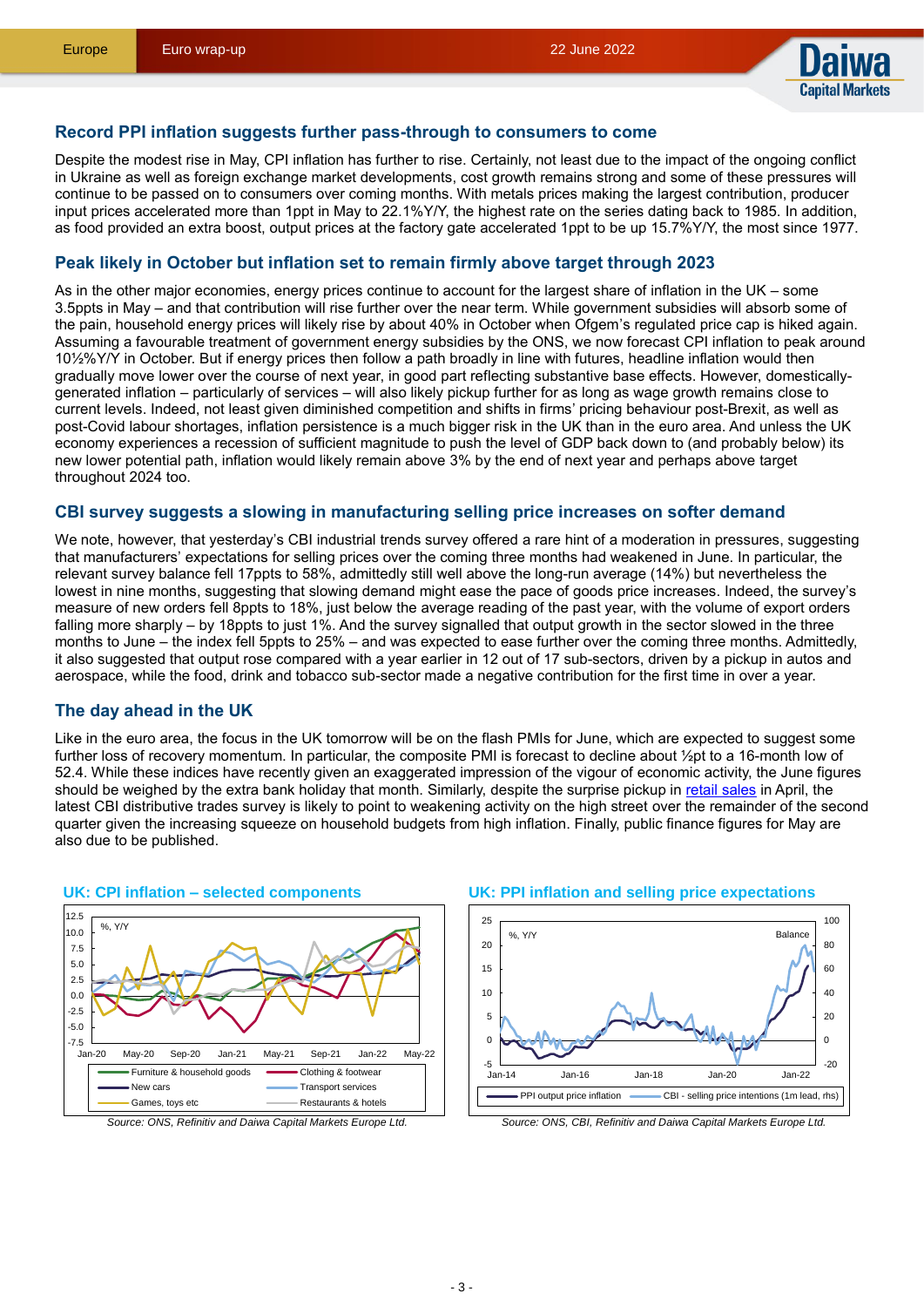

# **European calendar**

| Today's results                                         |             |                                                            |        |               |                                     |             |           |
|---------------------------------------------------------|-------------|------------------------------------------------------------|--------|---------------|-------------------------------------|-------------|-----------|
| Economic data                                           |             |                                                            |        |               |                                     |             |           |
| Country                                                 |             | Release                                                    | Period | <b>Actual</b> | Market consensus/<br>Daiwa forecast | Previous    | Revised   |
| Euro area                                               |             | European Commission's preliminary consumer confidence      | Jun    | $-23.6$       | $-20.5$                             | $-21.1$     | $-21.2$   |
| France                                                  |             | Bank of France retail sales M/M% (3M/3M%)                  | May    | 0.6(1.5)      |                                     | $-1.1(1.6)$ | ۰         |
| UK                                                      | <b>CALC</b> | CPI M/M% (Y/Y%)                                            | May    | 0.7(9.1)      | 0.7(9.2)                            | 2.5(9.0)    |           |
|                                                         | ≌≍          | Core CPI M/M% (Y/Y%)                                       | May    | 0.5(5.9)      | 0.7(6.2)                            | 0.7(6.2)    | ٠         |
|                                                         | ≃≍          | PPI input prices M/M% (Y/Y%)                               | May    | 2.1(22.1)     | 1.8(19.4)                           | 1.1(18.6)   | 2.7(20.9) |
|                                                         | ≌≍          | PPI output prices M/M% (Y/Y%)                              | May    | 1.6(15.7)     | 1.2(14.5)                           | 2.3(14.0)   | 2.8(14.7) |
|                                                         | ∺≋          | House price index Y/Y%                                     | Apr    | 12.4          | ٠                                   | 9.8         | 9.7       |
| <b>Auctions</b>                                         |             |                                                            |        |               |                                     |             |           |
| Country                                                 |             | Auction                                                    |        |               |                                     |             |           |
| Germany                                                 |             | sold €1.26bn of 1% 2038 bonds at an average yield of 1.91% |        |               |                                     |             |           |
| Source: Bloomberg and Daiwa Capital Markets Europe Ltd. |             |                                                            |        |               |                                     |             |           |

| Yesterday's results   |    |                                                             |        |         |                                     |          |         |
|-----------------------|----|-------------------------------------------------------------|--------|---------|-------------------------------------|----------|---------|
| Economic data         |    |                                                             |        |         |                                     |          |         |
| Country               |    | Release                                                     | Period | Actual  | Market consensus/<br>Daiwa forecast | Previous | Revised |
| UK                    | ≳≍ | CBI industrial trends survey, total orders (selling prices) | Jun    | 18 (58) | 20(75)                              | 26 (75)  | -       |
| <b>Auctions</b>       |    |                                                             |        |         |                                     |          |         |
| Country               |    | Auction                                                     |        |         |                                     |          |         |
| - Nothing to report - |    |                                                             |        |         |                                     |          |         |

*Source: Bloomberg and Daiwa Capital Markets Europe Ltd.*

#### Tomorrow's releases **Economic data** Period Market Previous Country BST Release consensus/ *Daiwa forecast* Euro area 09.00 Preliminary manufacturing (services) PMI Jun 53.8 (55.5) 54.6 (56.1) 09.00 Preliminary composite PMI **CONFINGUIST CONTINUES And Accord Following** Jun 54.8 54.8 Germany **18.30 Preliminary manufacturing (services) PMI** Jun 54.0 (54.5) 54.8 (55.0) 08.30 Preliminary composite PMI Jun 53.0 53.7 France 10 07.45 INSEE business confidence and the state of the state of the during the state of the 106 106 07.45 INSEE manufacturing confidence (production outlook) Jun 105 (-11) 106 (-9) 08.15 Preliminary manufacturing (services) PMI Jun 54.0 (57.5) 54.6 (58.3) 08.15 Preliminary composite PMI **CONSEX 1998** CONSERVING USB Jun 55.9 57.0 UK 07.00 Public sector net borrowing, excluding banks £bn May 12.0 18.6 09.30 Preliminary manufacturing (services) PMI Jun 53.6 (52.9) 54.6 (53.4) ≧≍ 을 09.30 Preliminary composite PMI **CONSIDENT CONSIDENT CONSIDENT CONSIDENT** Jun 52.4 53.1 ≽≼ 11.00 CBI distributive sales, reported retail sales balance Jun Jun - 13 **Auctions and events** Euro area **08.00 ECB President Lagarde participates in European Council meeting** 09.00 ECB publishes Economic Bulletin

*Source: Bloomberg and Daiwa Capital Markets Europe Ltd.*